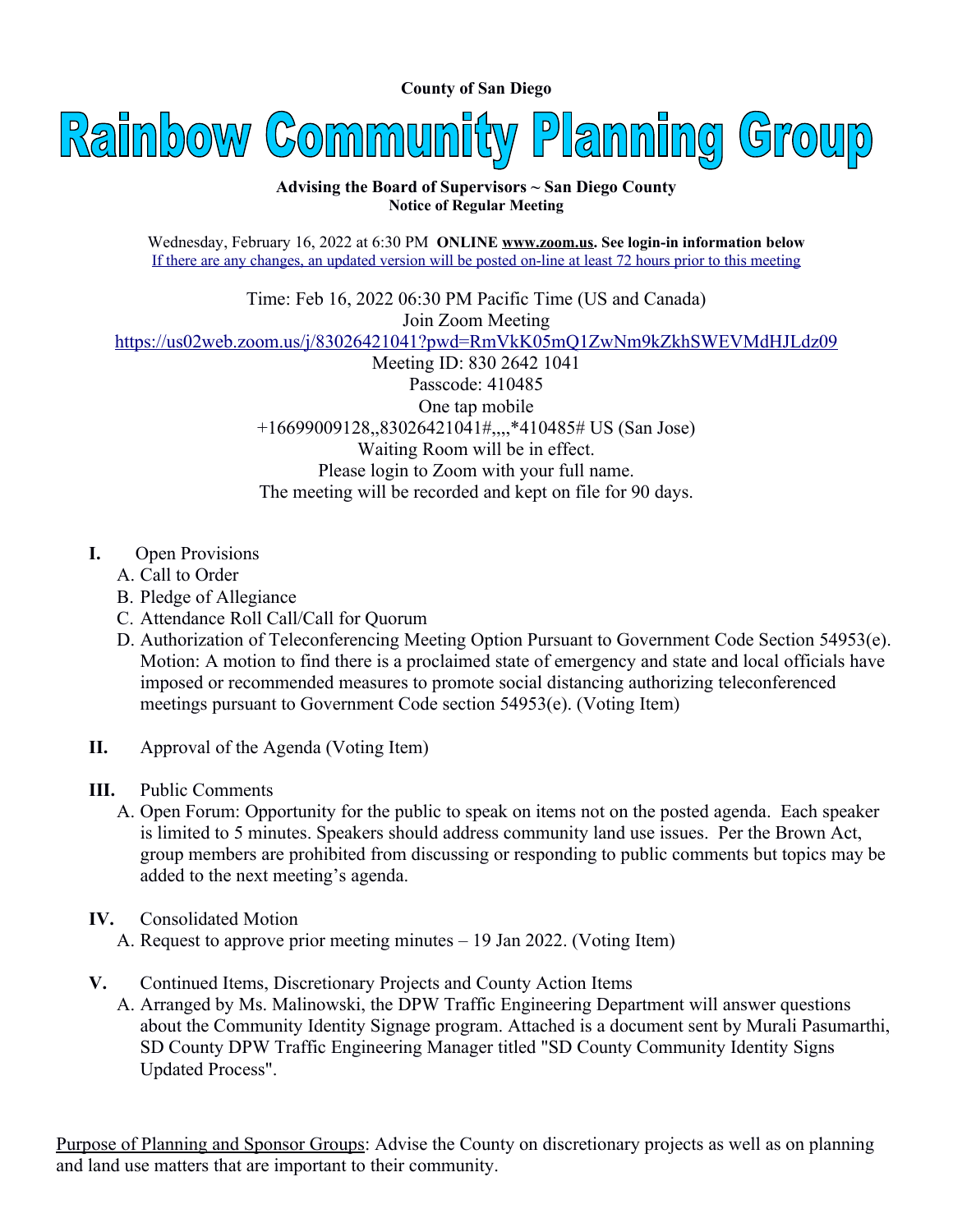- B. Followup on the Fallbrook/Rainbow MSR by Ms. Malinowski who attended the LAFCO meeting at which this MSR was reviewed.
- **VI.** Old Business and Reports
	- A. Announcements and Correspondence Received Chair Georgantas
	- B. Architectural Subcommittee Report Ms. Malinowski will continue the discussion of the SD County "Community Signs and Banners in the Public Right of Way" letter from the County. See Item V (A).
	- C. Social Media Subcommittee Report Ms. Malinowski
	- D. Parks and Beautification Subcommittee Report Mrs. Sheehan will report on the status of the County Service Area No. 81 Local Parks Advisory Committee which services Rainbow County Park. There are 2 current openings on the Committee.
	- E. I-15 Corridor Design Review Board Open position
	- F. Roads and traffic status Dr. Kurland
	- G. Water and Environmental Issues Report Dr. Kurland
	- H. ARC Update & Community News Chair Georgantas
	- I. Cannabis and Social Equity Program update Mr. Doud Mr. Doud had a conversation with Virginia Casey from Blue Water Government Affairs which is the group who offered to do the Cannabis Operations tour for us. She said she will attend this meeting to answer any questions we may have prior to the tour, which is tentatively scheduled during the late January/ early February time frame. The CPG will select a number of members (fewer than a quorum) to attend the tour and report back at the next meeting. Mr. Doud will present the attached Draft Rainbow CPG SEC Items for acceptance by the group. (Voting Item)
	- J. Vallecitos School District update Dr. Kurland
	- K. Rainbow CPG Boundary Realignment continuing discussion.
	- L. Member/Administrative Reports
- **VII.** New Business
	- A. Approval for Reimbursement for one Name Plates (Zakrajsek) -- Mr. Rasp \$16.20 (Voting Item)
- **VIII.** Call for Agenda Items for next meeting.
	- A. Agenda items can be submitted up until the next meeting's agenda is posted at the meeting site.
	- B. Continuance of Teleconferencing Meeting Option Pursuant to Government Code Section 54953(e). Motion: Pursuant to Government Code section 54953(e)(3), a motion to find the legislative body has reconsidered the circumstances of the State of Emergency and state and local officials continue to recommend measures to promote social distancing. (Voting Item)

# **IX.** Adjournment

Respectfully submitted, Mark DiVecchio Secretary, RCPG

Purpose of Planning and Sponsor Groups: Advise the County on discretionary projects as well as on planning and land use matters that are important to their community.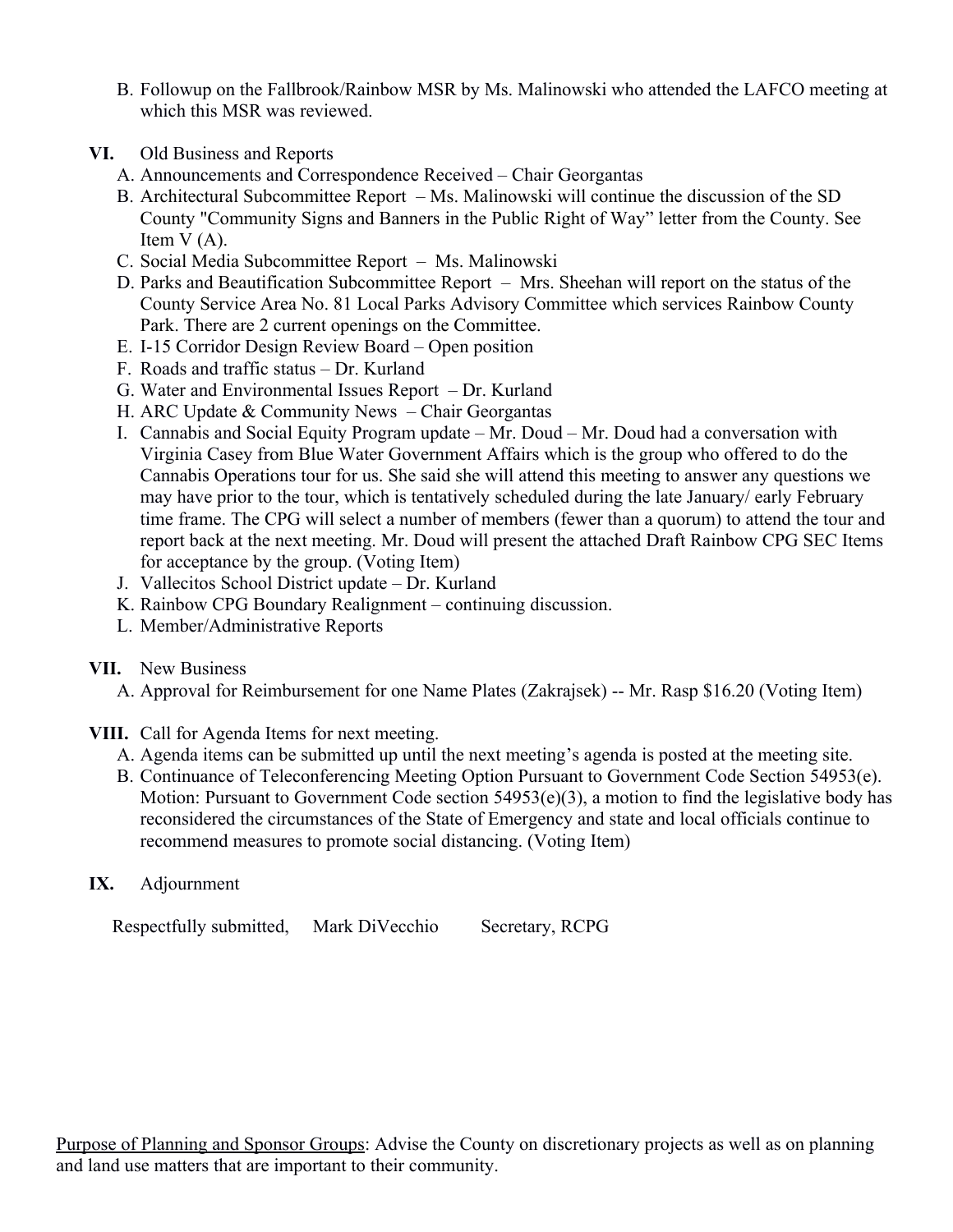# **County of San Diego**<br>Raimbow Community Plamning Group

#### **Advising the Board of Supervisors ~ San Diego County**

The County of San Diego is developing a Socially Equitable Cannabis Program. The Board of Supervisors has asked for community input on the Program from the local Community Planning Groups (CPG).

The Rainbow CPG, at their regularly scheduled meeting on 16 February 2022, will discuss conditions that may be added to that Program to protect Rainbow's residents and its rural nature. A complete description of the plan can be found on the County web page:<https://www.sandiegocounty.gov/content/sdc/pds/Cannabis.html>

The below list of items reflects constraints that the community of Rainbow would like to add to record as conditions in accepting any cannabis related business into the unincorporated areas of the county, and some specifically for the Rainbow community. These items outline guidelines for operations, infrastructure, and

- 1. require cultivation to occur on property with A70 agricultural zoning
- 2. require parcels to be at least five acres
- 3. limit cultivation to no more than 20% of the parcel
- 4. require a 100-foot separation between a cultivation facility and the property line
- 5. require 1000 ft setbacks to schools, churches and other child or family sports and family activities
- 6. require that all cultivation within a cannabis cultivation facility or cannabis nursery shall take place in the interior of a fully enclosed secured structure
- 7. require that vented air must be filtered so that odors can't be detected outside, or in adjoining sites, by a person with a "normal sense of smell.". Additionally, use of field olfactometer called the Nasal Ranger to determine excess odor by code compliance when complaints occur
- 8. limit lighting height to 25 feet and prohibit light emission onto other properties
- 9. limit signage to address and directional signs with no advertising allowed
- 10. require roads leading to the facility to be surfaced
- 11. require either that parcels are accessed by a public road or that a written recorded road maintenance agreement have the approval of all owners of a private road
- 12. require building and grading permits for structures
- 13. require that the operations meet all state and local regulations
- 14. no consumption lounges within Rainbow community, including sampling at dispensaries
- 15. All dispensaries shall only reside within the commercial zoning sections of Rainbow (Rural and General)

The 16 February meeting will be held via Zoom. Everyone may attend. Discussion of this list will be an agendized item at that meeting. The Zoom information will be in the published agenda which will be available 72 hours before the meeting at:

The County web page at: <https://www.sandiegocounty.gov/content/sdc/pds/gpupdate/comm/rainbow.html> The Rainbow Cares web page at: <https://www.facebook.com/groups/RainbowCares>

The public may comment on this list at the meeting, directly to any member of the Rainbow CPG or by email at [rainbowcpgsandiego@gmail.com](mailto:rainbowcpgsandiego@gmail.com) .

Respectfully submitted, Mark DiVecchio Secretary, Rainbow CPG

Purpose of Planning and Sponsor Groups: Advise the County on discretionary projects as well as on planning and land use matters that are important to their community.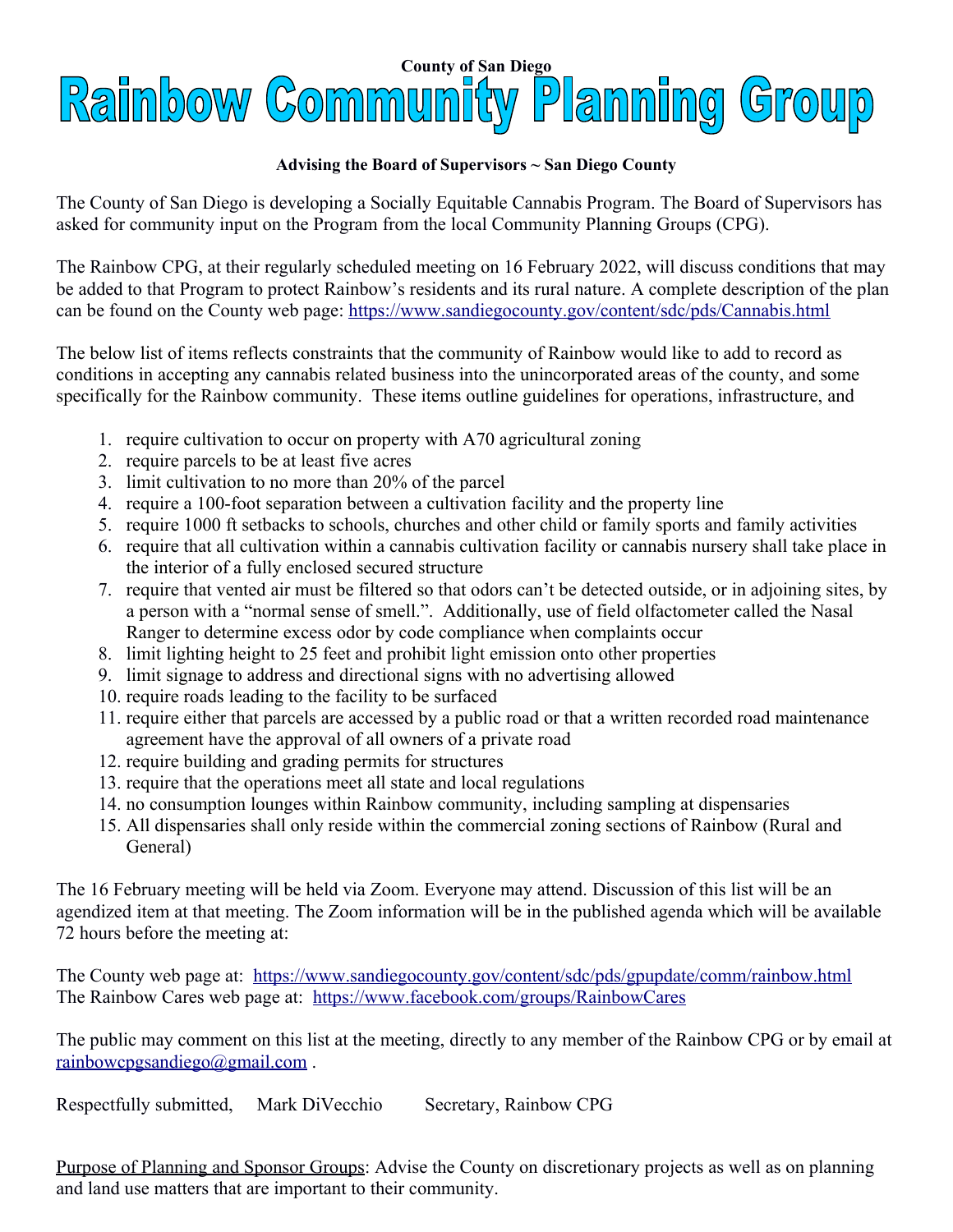## **Description**

Ground mounted or street spanning non-commercial, civic-oriented decorative signs located in the public right-of-way, erected as an alternative to the standard white text on green background community identification signs identifying the primary entrances into defined town centers, welcoming travelers, and expressing a community's sense of identity.

### **Process**

The requester must be a constituent of the unincorporated community where the monument sign is proposed to be located.

The requestor must reach out to DPW for initial consultation on size, type, and quantity criteria demonstrating compliance with established guidelines for monument signs. This pre-consultation effort will result in review, reject, revise, resubmit and approval of the concept.

The proposal must be placed on the agenda and presented by the requester to the local Community Planning/Sponsor Group (where applicable) for consideration and recommendation. If there is no Community Planning/Sponsor Group that represents the location of the monument sign, this step is not required.

Following consideration by the local Community Planning/Sponsor Group, the proposal for the monument sign shall be presented by the requester to the member of the Board of Supervisors representing the Supervisorial District where the monument sign is to be located, for approval and identification of funding.

Upon approval and identification of funding, the Department of Public Works shall:

- 1 Intake of a "new form" by PDS Counter to create an accela record
- 2 Roadway safety criteria and physical location to be determined by DPW Traffic
- 3 Concept is reviewed and agreed between requestor and traffic plan check team
- 4 County CIP responsible for design & installation and coordination with the community
- 5 County Transportation responsible for maintenance

# Roadway Safety Criteria

- Monument Signs installed in the public right-of-way must be located to minimize hazards to all roadway users and not detract from efficient use of roads.
- Monument Signs shall not obstruct roadway visibility, distract motorists from traffic control devices or the task of driving, use traffic control terms (e.g., one way, left turn only, etc.), or require a call to action (e.g., stop, turn, slow, detour, etc.).